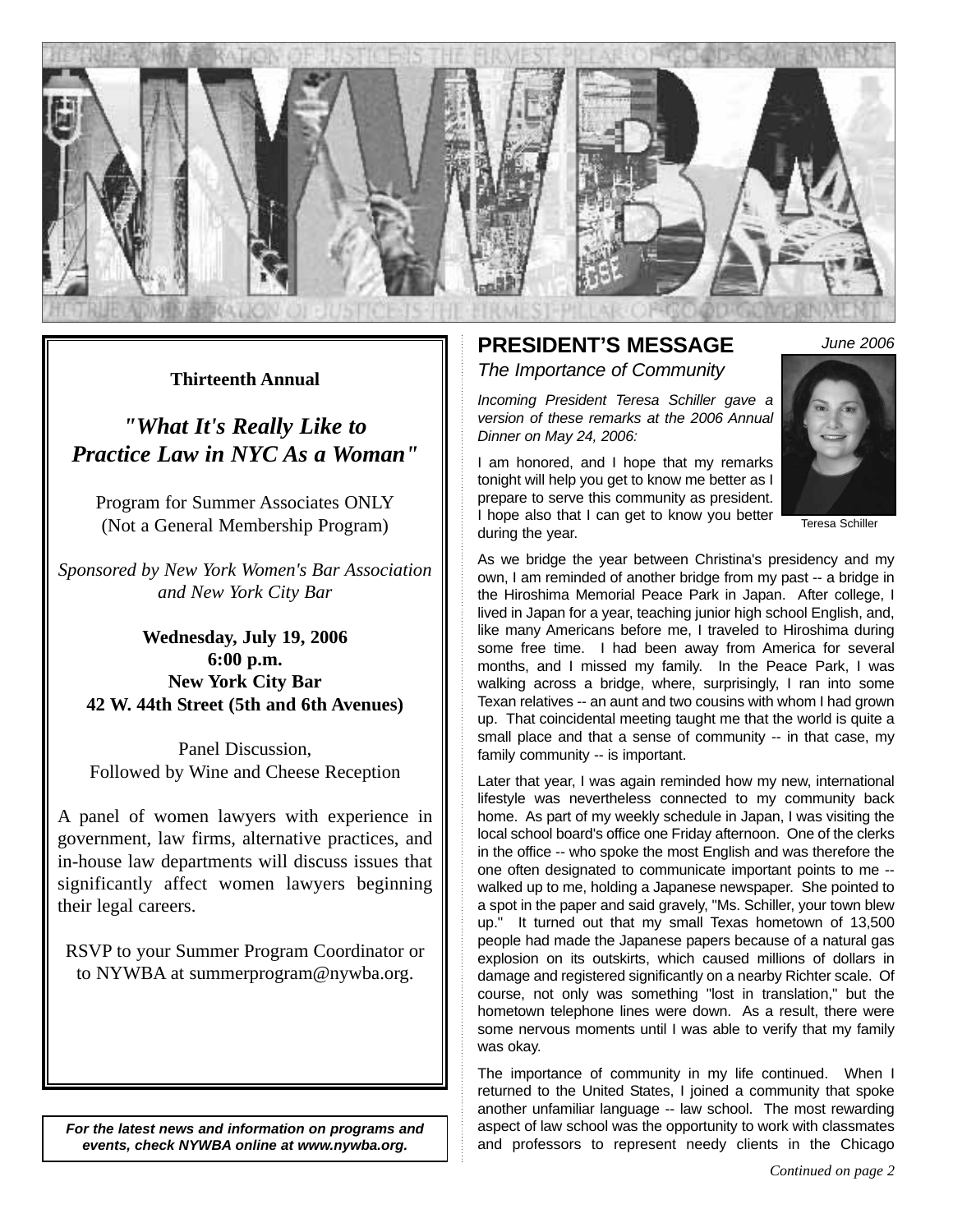## **New Board Members and Officers Bring Dedication and Experience to the NYWBA**

#### **Gretchen Schumann, Treasurer**



Gretchen Schumann is an attorney at Cohen Hennessey Bienstock & Rabin P .C., a law firm specializing in complex matrimonial and family law matters.

Ms. Schumann currently serves as the acting Treasurer of the New York Women's Bar

Association and as a delegate to WBASNY's Domestic Violence Committee. Ms. Schumann also serves as Secretary of the New York City Bar Committee on Children and the Law and as Secretary of the New York County Lawyers' Association Matrimonial Law Section. She has lectured for the New York State Bar Association on both procedural and substantive aspects of the Uniform Interstate Family Support Act and is a member of the Sanctuary for Families Associates Committee, where last year she served as Co-Chair of the Committee's Fall Benefit to raise funds to meet the legal needs of victims of domestic violence.

Ms. Schumann graduated from Cornell Law School in 2001, where she was awarded the Robert S. Pasley Memorial Prize for scholarship in the law and the arts, classics and humanities. Ms. Schumann received her undergraduate degree from Columbia University in 1998.

### **Sylvia E. Di Pietro, Recording Secretary**



Sylvia E. Di Pietro, Esq.'s law practice focuses on wills, trusts and estates, probate, administration and estate litigation; article 81 petitions, contested and uncontested; and real property transactions, condo and coop closings, commercial leasing and litigation. She also represents

authors, agencies and publishers and engages in contract negotiations and drafting of risk management contracts in the television and entertainment industries.

Ms. DiPietro's bar memberships include Chair of the Real Property Section, Co-Chair of the Committee on Condos and Coops of NYCLA's and member of its Trusts and Estate Section and Legislative Committee; member of City Bar's Section on State Courts of Superior Jurisdiction and Committee on the Judiciary; member of NYWBA's Committee on Trusts and Estates; member of the NYSBA's Trusts and Estate and Litigation Sections, the Committee on the Elderly and Disabled and Committee on Estate Litigation; the Columbian Lawyers Association, First Department; and member of the American Bar Association's Litigation Section.

An accomplished public speaker, Ms. DiPietro has appeared on numerous national radio shows concerning retirement and estate planning, relationship conflicts over money, the need for prenuptial agreements, the Boston Catholic Church, cyber adultery, father's rights and custody issues.

*Continued on page 3*

#### *President's Message continued from page 1*

community. As part of a project for one class relating to domestic violence and the law, I worked with a group of professors, lawyers, and classmates to seek clemency from the governor of Illinois for twelve women who had been convicted of killing their batterers. To represent one of the women, I worked with one of the professors and a classmate. During our investigation, which took us to a public defender's office, to a prison, and to a public housing project, we uncovered documentation showing, among other things, that the woman's batterer had been imprisoned and diagnosed as a criminal sexual psychopath. We used this information to argue successfully for clemency for our client, and she was one of four women who were released. Not only was it rewarding to help this woman, but my relationship with my Chicago classmate bore fruit as well. We both moved to New York, and, coincidentally, years later, Sue Moss and I began serving on the board of the Women's Bar together.

Unlike some of the more senior members of the Women's Bar who have broken ground in the area of gender discrimination in the law, I have been fortunate during my career and am not a victim with a list of abuses to recount. Nevertheless, I had one surprising experience along the way. When I finished law school, I served as a judicial clerk, which was a wonderful experience overall and which taught me more about the law than some of my professors. One of my judge's employees -- I'll call him John -- was a real character -- a skydiving enthusiast, and a proud member of a boys' club called MOTA -- Men on Top Again. Every year, this employee encouraged the new judicial clerks to go skydiving at a particular company under the supervision of two of his MOTA buddies. I was told by past clerks who had gone skydiving -- all male, no females -- that they jumped tandem with the instructors on their backs and that the whole time they were in the air, the instructors were making sexist comments and talking about MOTA. I wanted to go skydiving, but without the MOTA twist. My choice then was to dive from a lower altitude BY MYSELF after about three hours of instruction. That day of skydiving was one of the longest days of my life. Although I had to get there very early in the morning, I did not have the opportunity to jump until about 4:00 that day, so I waited around all day feeling more and more scared. I literally thought as the day wore on that I was going to die. But I was bound and determined to persevere. Ultimately, I made the jump. Believe me, it was not pretty, and it was not "by the book," but my parachute opened, and I landed in one piece. After I got back to the hangar, I ran into one of John's MOTA compadres. He was very courteous and friendly. He explained that my jump had been so delayed because all of the planes had been needed for a group of skydiving Elvises who were entertaining in a nearby town's parade. He also said that if I had introduced myself to him earlier, he would have moved me far up in line. As I was walking away -- kicking myself for having avoided this guy -- he called out to me with a smirk on his face, "Tell John that you're now an honorary member of MOTA." I was offended, of course, but I felt better about having gone it alone earlier in the day, without this guy literally on my back for a tandem jump. That was one situation in which I did not regret having missed out on the opportunity to get to know someone better. *Continued on page 6*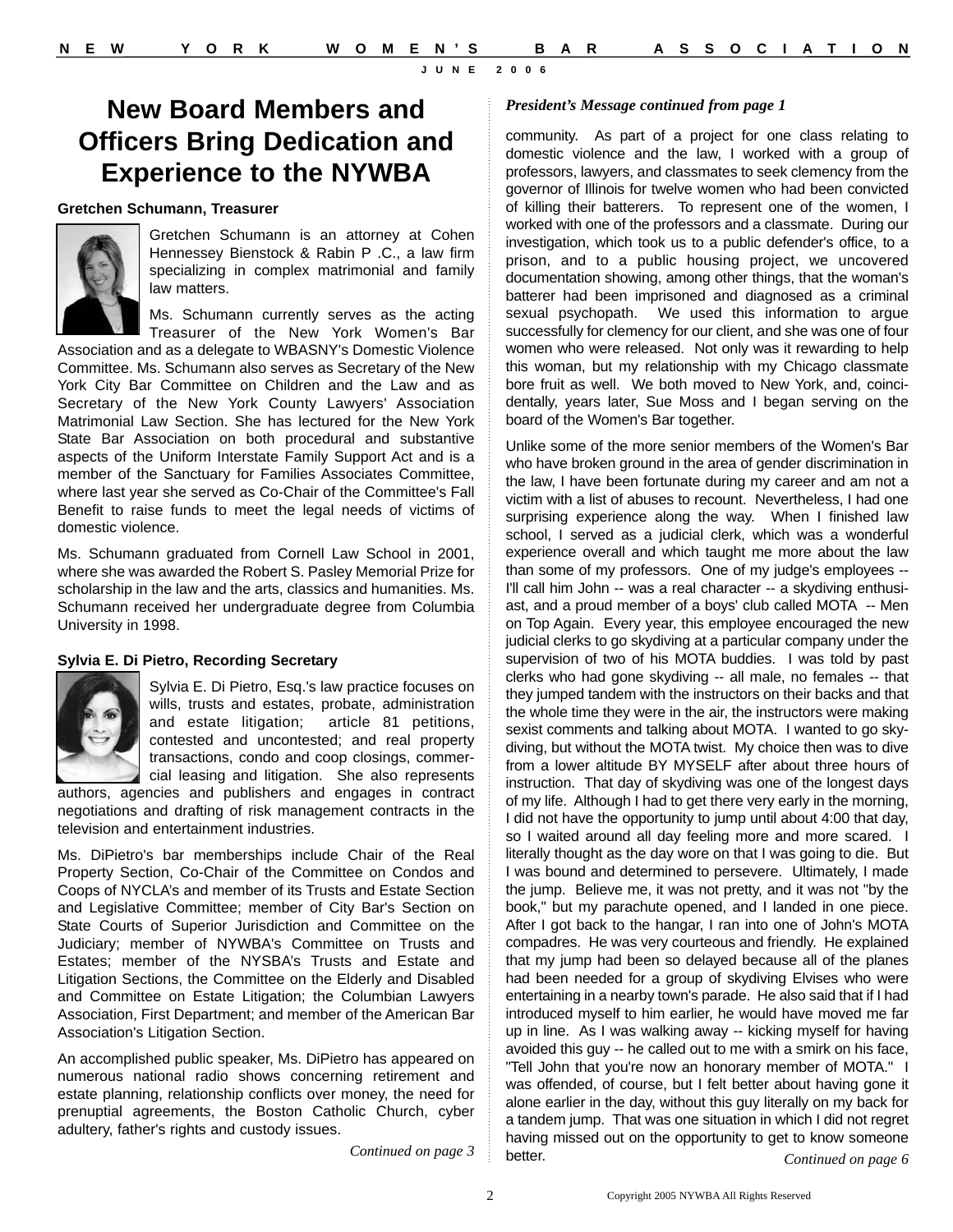#### *New Board Members continued from page 2*

### **Cassandra Porter, Member of the Board**

Ms. Porter is currently the assistant managing attorney at Kaye Scholer LLP. She graduated from Brooklyn Law School in 2004, from Pratt Institute (Masters in Science) in 1999 and from Hunter College (BA, cum laude) in 1996 and is admitted to practice in the States of New York and New Jersey, as well as the Southern, Eastern, and Northern Districts of New York and the District of New Jersey.

Ms. Porter has expressed her belief that public service is an integral part of an individual's duty to society and, in keeping with her beliefs, has volunteered with various charities since grade school. In college, she was an active member of NYPIRG and spent a year as their local board chair. She was also the Lead Poisoning Prevention Project Leader & Speaker. In addition, Ms. Porter volunteered at Mayor Giuliani's Office of Children and with HUD's Ethics Department in Washington, DC. She currently volunteers with the East Harlem Tutorial Program on the weekends and works on several pro bono cases for Kaye Scholer.

Ms. Porter admirably proclaims that her main life goal is to help women help themselves. To this end, she volunteers as a tutor and mentor for a grade school girl. She also chooses to work on domestic violence related matters and recently started working on a pro bono case involving gender bias in wage and labor disputes.



### **NOTES ON MEMBERS**

The Association expresses its deepest sympathy to member **Terry Ciccotto** on the death of her aunt, her mother's sister. Condolences may be sent to Theresa M. Ciccotto, 133 Bay Ridge Pkwy., Brooklyn, NY 11209.

The Association expresses its deepest sympathy to member and past president **Harriet Cohen** on the death of her grandson. Harriet Cohen 's precious and beloved grandson, Benjamin D. Ziegelbaum, age 17, died tragically on April 23rd, the adored son of Dr. Michael and Amy Ziegelbaum (Harriet's daughter), brother of Matthew and Jonathan. Condolences may be sent to 11 Old Colony Lane, Great Neck, NY 11023.

The Association expresses its deepest sympathy to member **Gerry Fifer** on the death of her father, Arthur Fifer. Condolences may be sent to 318 West 100th Street, New York, NY 10025-5372. Contributions may be made to the YIVO Institute for Jewish Research (www.yivo.org), a research center and archive for Jewish cultural history, the Yiddish language, and the American Jewish immigrant experience. Gerry is a past Chair of the Technology and the Internet for Lawyers Committee, and she was instrumental in the establishment of the Association's website.

Congratulations to member **Debra P. Goldberg** who is now Senior Counsel at Fulbright & Jaworski, L.L.P.

Congratulations to Member **Sue Moss** who recently gave birth to a baby girl, Julia Leigh Weiner, born a beautiful and healthy 6 pounds, 12 ounces and 18 inches long.

# **Thank You**

Many thanks to the **Honorable Laura E. Drager** and the **Honorable Phyllis Gangel-Jacob** for their years of devoted service to the New York Women's Bar Association. Both will be retiring from the Board of Directors this year. The Association is proud to have had them as leaders.

## **JOB ANNOUNCEMENTS**

*Staff Attorney:* The Erie County Bar Association Volunteer Lawyers Project, Inc. (VLP) is looking for an experienced attorney to work full time at VLP. VLP is a civil legal services pro bono program for low-income people and smaller not-for-profit groups. The Staff Attorney will be responsible for supervising client screening, intake, and case preparation for referral to pro bono attorneys. The Staff Attorney will handle some cases and supervise a variety of "in-house" volunteers, including attorneys, law students, and paralegals. Case types include: bankruptcy, collection defense, divorce, Family Court matters, unemployment insurance benefits and income tax. REQUIREMENTS: Admission to practice in NY and at least 4 years' experience required. Fluency in Spanish is a plus. Excellent benefits. Salary depends upon experience. VLP is an equal opportunity employer. TO APPLY: Contact Robert Elardo, ManagingAttorney, ECBAVLP, 700 Statler Towers, Buffalo, NY 14202; relardo@wnylc.com

*Continued on page 7*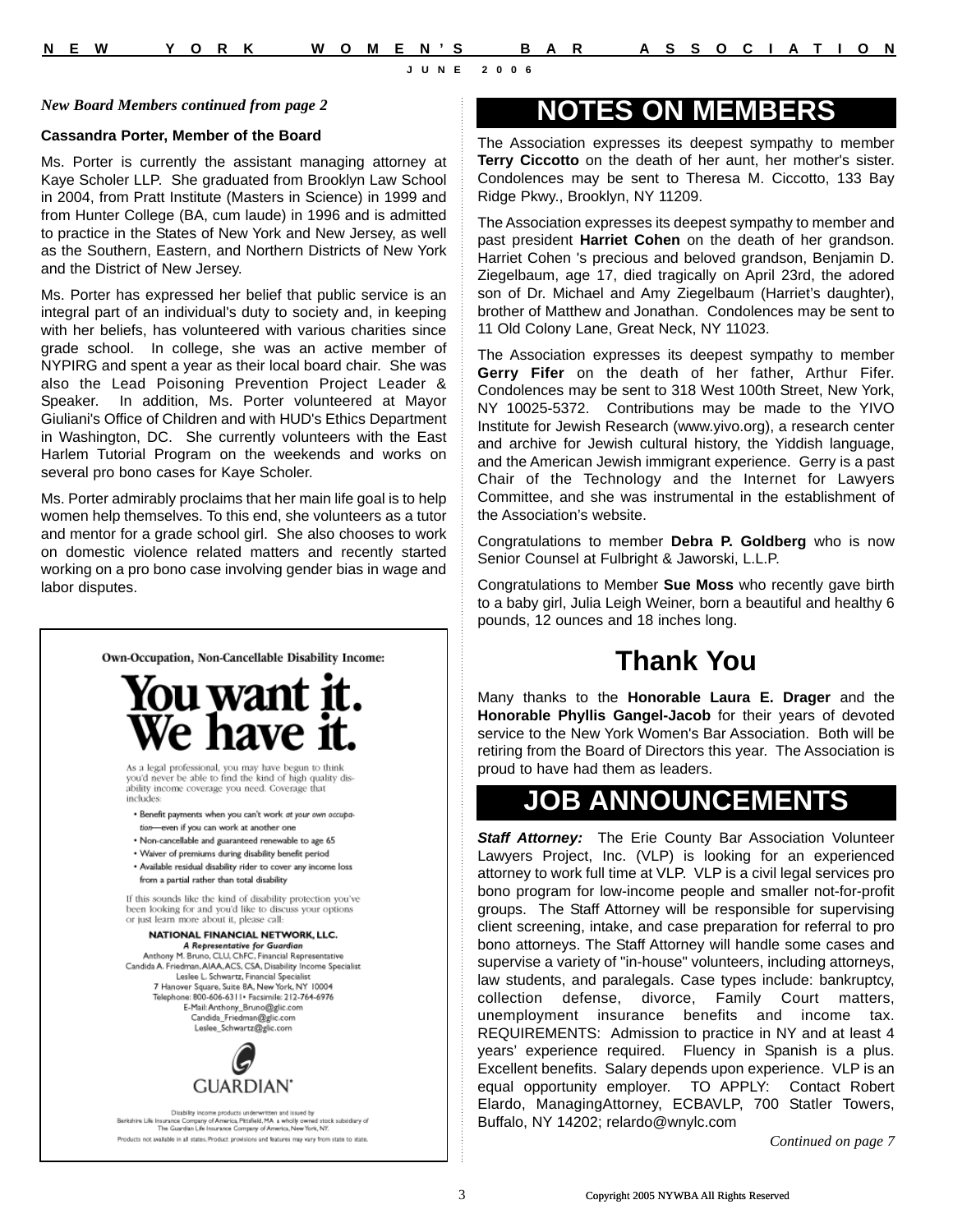### **An Evening with 2003 Nobel Peace Prize winner Dr. Shirin Ebadi May 2, 2006**

*By Denise Scotto, Esq.*

*International Federation of Women Lawyers, UN Representative Vice-Chair, NGO Committee on the Status of Women, NY*

Thousands of people crowded the airport and waited along the highway to welcome home Dr. Shirin Ebadi when she returned to Iran upon receiving the Nobel Peace Prize. Dr. Ebadi recalled this moment recently one evening as she presented her memoirs to a packed hall at Columbia University in New York City. Who is this attractive woman barely taller than the podium wearing western clothes and speaking through an interpreter?

At first glance, Dr. Ebadi says, she appears to be a contradiction. She is a traditional woman living in Iran with her husband and two daughters. She cooks, cleans and looks after her family. She is a Muslim who dresses according to the strict code that requires her and all women to cover herself with a headscarf or a hijab. She is a lawyer, a writer, a university professor, an activist. She is one of the first female judges in Iran, though no longer on the bench since 1979. She is a dissident and like many human rights defenders she has been imprisoned.

Dr. Ebadi is a reflection of Iran, itself a land of contradictions, where there are many discriminatory laws that badly impact upon women. Polygamy is legal and a man is able to divorce a woman without cause, while it is extremely difficult, if not impossible, for a woman to divorce a man. The testimony of a man is considered credible and accepted in court, as is. When it comes to the testimony of a woman, it is two women who provide the testimony which equals the weight of the man's. If there is a street accident and a man and a woman are injured, the woman will receive half of the amount of damages which will be awarded to a man.

At the same time, 65% of students in Iranian university are girls, resulting in women being more educated than men. There are 13 women members of Parliament with women serving in Parliament for over 40 years, since women acquired the right to vote -- earlier than many of the developed countries. Iranian women are able to drive unlike women in Saudi Arabia and other Islamic societies. Iranian society looks strange to an outsider, Dr. Ebadi concedes, but she stressed how she wrote the story of her life to show that there is not much difference among the lives of women who live in Iran, Europe or America. She repeated that there are many, many women and people like her who are open-minded and fighting.

Dr. Ebadi believes that the judiciary is one of the most coercive arms of the Islamic machinery. The interpretation of Sharia or Islamic law in most cases is erroneous and is based on a political agenda which has paved the way for human rights abuses, particularly against women and those who disagree with Sharia's 'misinterpretation.' She recalled case after case where she appeared in court representing those whose human rights have been violated -- a deceased student who demonstrated against the closing of a newspaper, the parents of

a deceased journalist who died while she was tortured and in custody, two brothers who were imprisoned because they participated in a student protest. Her attempts to secure and present evidence in court were summarily denied. Her attempts to provide clients with a fair trial were frustrated. Her attempts to search for the truth and for justice to prevail were fruitless.

Elections in Iran are not free and fair because Iranians are not free to vote for candidates of their choice. It is only after the Guardian Council pronounces the eligibility of candidates that Iranians can vote (strictly for those who are put forth by the GC). More than 90% of those people who would like to be candidates are deemed 'not eligible' by the GC, therefore the national political machinery does not support legitimate elections.

Describing her deep belief in the rule of law and the democratic process, Dr. Ebadi believes that societal reform in Iran can only be brought about through a democratic system where people have the power to supervise the government. She acknowledges that Iran has a long road ahead to get to that place, but she knows well that the democratic movement is alive and vibrant. Iranians are not satisfied with their situation and they are also sick and tired of the violence and bloodshed during these past 27 years. She feels that the Iranian people are not ready for a revolution; rather, they are willing to endure the length of time it will take for the process of reform to take hold. She cautioned, however, that should the US attack Iran to take democracy there, the Iranian people would not accept the attack on their country and that they would rally behind the government in their defense with every drop of their blood.

In turning to the present state of world affairs and discussing the pressing question of nuclear weapons, Dr. Ebadi said that Iran has the right to nuclear information, power, technology and weapons. All nations ought to have this right which she qualifies 'for peaceful purposes.' In answering a question from a member of the audience, she expressed a sincere hope that all governments realize that no country needs nuclear weaponry be it Iran, the US, Pakistan, India, Korea, or Israel. Rather Dr. Ebadi expressed the challenge that world leaders allocate the resources used to produce nuclear bombs for the betterment of the human condition. With these ideals having been uttered, wild applause echoed in the hall for Dr. Shirin Ebadi, an extraordinary woman.

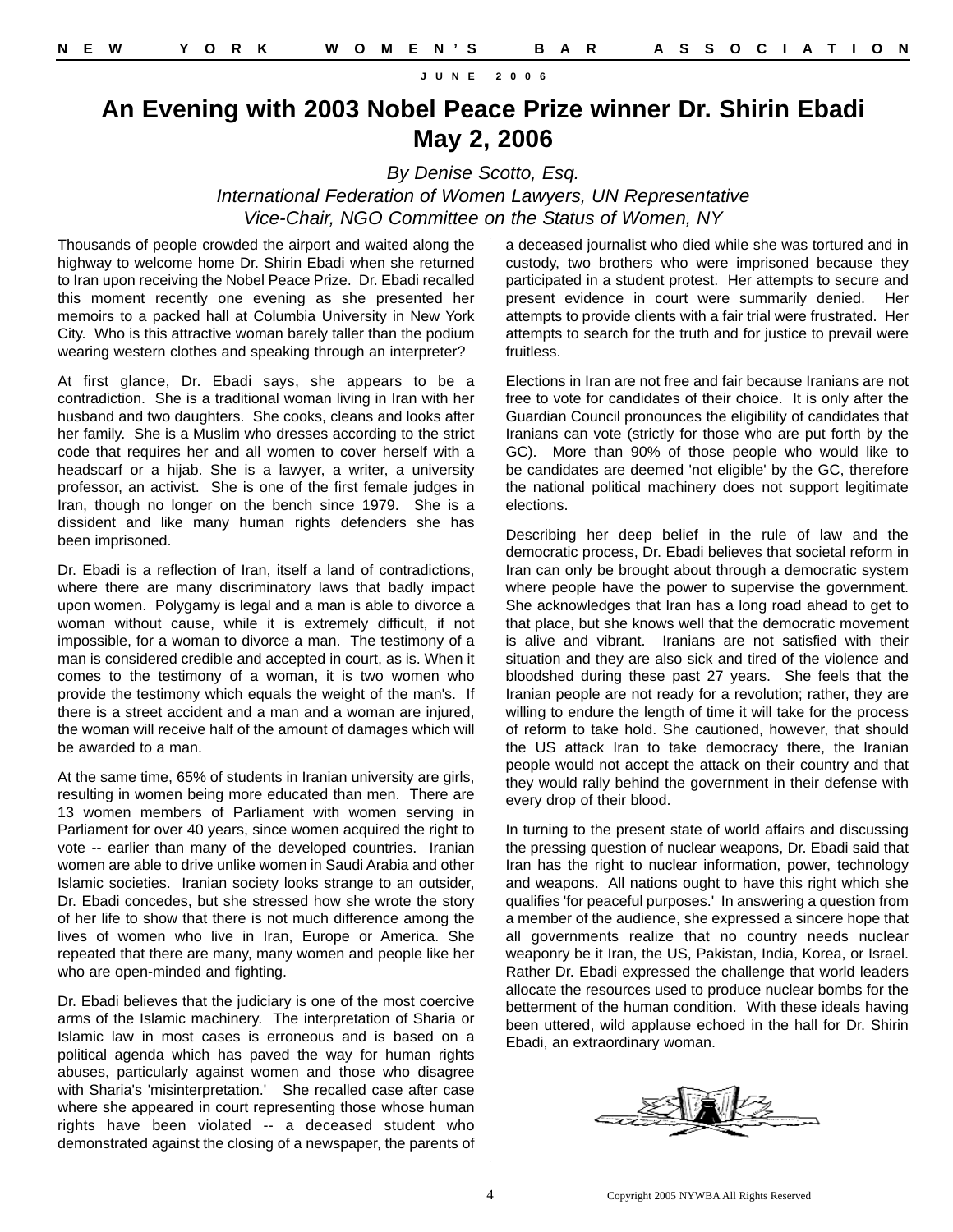# **NYWBA Members Enjoy WBASNY Convention**

NYWBA members headed to The Sagamore in Bolton Landing, New York, on May 19-21 for WBASNY's 27th annual convention. The year's theme, "Blazing New Trails," reflected WBASNY's expansive agenda, with achievements over the last year including the addition of a seventeenth chapter, the Mid-York Women's Bar Association.

Our chapter was well-represented, with the following members in attendance: Lisa A. Bauer, Elizabeth A. Bryson, Paula Colbath, Janet Cord, Jo Ann Douglas, Hon. Betty Weinberg Ellerin, Myrna Felder, Stephen Hoffman, Clare Hogenauer, Christina Kallas, Eve Markewich, Marjorie A. Martin, Teresa Schiller, Gretchen Beall Schumann, and Lisa A. Sokoloff. We were also pleased to be joined by Janet Cord's son, Brian, and Beth Bryson's mother, Natalie.

We were very proud to support past NYWBA President Beth Bryson, who served as a WBASNY vice president in 2005-06 and was installed at the convention as WBASNY secretary for 2006-07. The other officers who were inducted were Elaine N. Avery (President), Maria T. Cortese (President-Elect), Deborah Weisman Estis (Vice President), Linda Morrone (Vice President), Cynthia L. Schrock (Vice President), and Gail M. Boggio (Treasurer).

We were also pleased to have members presenting at two of the weekend's CLE seminars. Hon. Betty Weinberg Ellerin and Stephen Hoffman were speakers in a CLE seminar entitled, "Ethics and Professionalism for Government and Public Service Attorneys." Lisa Sokoloff was both the organizer of and a speaker in a "Labor Law Primer" CLE seminar.

Several awards were presented over the weekend. NYWBA Member Stephen Hoffman presented the Doris S. Hoffman Medal to Acting Supreme Court Justice Sarah L. Krauss for her work to combat lawyer alcoholism and drug addiction through organizations such as the Lawyer Assistance Trust. Hon. A. Gail Prudenti, Presiding Justice of the Appellate Division, Second Department, received the Joan L. Ellenbogen Founders Award. The Marilyn R. Menge Award was given to Gayle L. Eagan. Camille Siano Enders received the Hanna S. Cohn Pro Bono Award. The Doris S. Hoffman Outstanding New Lawyer Award was given to Lonya Ann Gilbert. Harriet R. Weinberger received the Stephanie Kupferman Juvenile Justice Award. Hon. Victoria A. Graffeo, Associate Judge of the NYS Court of Appeals, was the keynote speaker for the convention, and she and Civil Court Judge Deborah Kaplan served as installing officers at the Installation Dinner on Saturday evening.

The NYWBA members even had a bit of luck at the convention. Janet Cord's son, Brian, won a drawing for a \$10 gift certificate to Uncle Sam's candy store.

Many thanks to Convention Co-Chairs Cynthia Schrock and Camille Siano Enders, as well as the entire Convention Committee, WBASNY Executive Director Linda Chiaverini, Blanca Vega, and all who contributed to making the convention on beautiful Lake George a memorable and special event. Thanks as well to the many sponsors and contributors for their support in helping to underwrite the convention, including Ladas & Perry, Martha E. Gifford, the American Heart Association, Lowenstein Sandler PC, Beth and Natalie Bryson, and Hon. Betty Weinberg Ellerin.



*NYWBA Vice President Lisa Bauer, NYWBA Executive Director Christina Kallas, and NYWBA President Teresa Schiller*



*Beautiful Lake George!*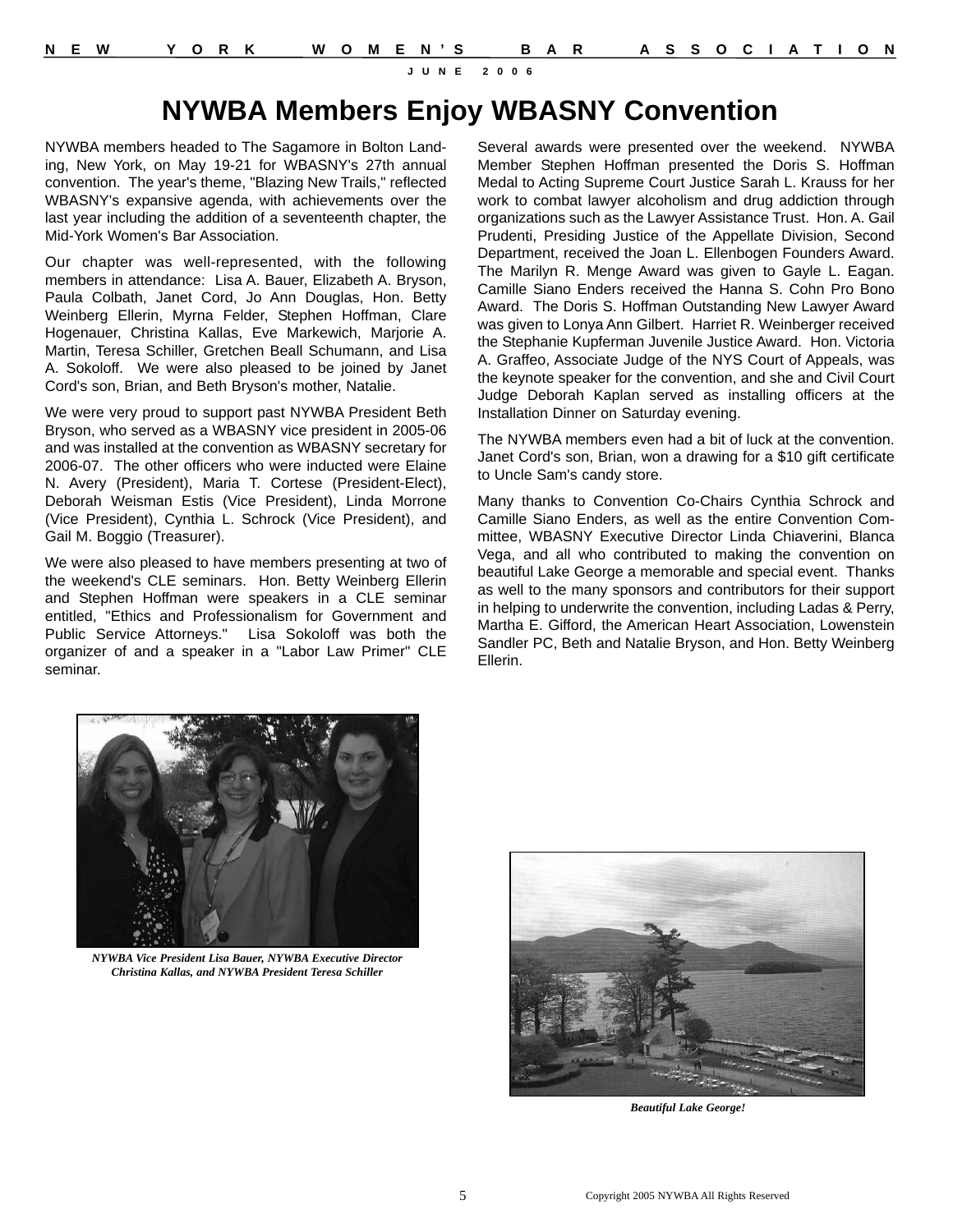## **NYWBAF Fellowship Report by Fordham Sanctuary for Families Fellow** *By Jill Waldman*

I was privileged enough to receive a fellowship from the New York Women's Bar Association Foundation (NYWBAF) to work at Sanctuary for Families during my second year of law school. Sanctuary for Families is one of New York City's largest and most comprehensive battered women's services organizations. They not only provide legal services, but also run shelters, provide counseling, conduct outreach education, and offer just about every kind of assistance imaginable to women in need.

Before working at Sanctuary for Families, my legal career has been very focused on criminal law. I often found myself advocating for defendants, or ex-offender's rights. I saw this internship at Sanctuary for Families as an opportunity to get a more complete picture of criminal law, and to increase my understanding of victim's experiences and victim's rights. My experience at Sanctuary was all of this and more: From my first day when I helped the executive director prepared a client for trial, I saw, first-hand, the pain and frustration that victims experience in the criminal justice system. Further, I came to understand domestic violence victims' experiences with family court, benefits, services, and the struggles that they experience in their everyday life.

Sanctuary provided me with an incredible opportunity to work directly with clients. I accompanied them to apply for benefits, helped them to prepare affidavits, and even took one woman and her family to tour a college campus so that her teenage son would be inspired to stay in school. I spoke with women about their struggles to remain independent from their abusers, their financial difficulties, their fight to gain immigration status, and their custody battles. Through my work with Sanctuary's clients, I began to understand the enormously difficult and complex struggle that survivors face, in the criminal justice system and beyond.

My work at Sanctuary for Families also provided me with invaluable research and writing experience, particularly on international custody and family law. Most of Sanctuary's clients are recent immigrants, and a good deal of the law they practice involves international custody issues. I wrote many memoranda and legal briefs about different aspects of international family law, such as South African publication divorce, the Hague Convention and the UCCJEA. Notably, I wrote a series of summaries of recent decisions on the Hague Convention as it relates to international parental kidnapping, and exceptions for domestic violence victims. These summaries were used in Fordham University's Annual Domestic Violence Conference. Additionally, one of the conference participants, Judge Cathy Serrette from Maryland, read my summaries and requested to use them in a training that she was conducting for Maryland Judges. I am honored that the NYWBAF allowed me to have such a potentially far-reaching effect on international domestic violence policy.

My experience as a NYWBAF Fellow has had a profound impact on my career. Not only has it deepened my understanding of victim's rights, it has sparked my interest in a wide range of issues, such as immigration and international law. I am incredibly grateful to the New York Women's Bar Association Foundation for this opportunity to discover more about the kind of lawyer I want to be.

### *President's Message continued from page 2*

After clerking, I joined a law firm called Clifford Chance in 1996 and have worked there as an associate and most recently as the pro bono coordinator. I was there in 2001 when the World Trade Center disaster occurred -- when, one might say, our town blew up. Like many of you, I wanted to help those who were suffering in our community. One way in which I helped out was to represent the wife and daughter of a man who had died in the Twin Towers. The matter involved complex issues of New York, Canadian, and Israeli law, and as is common in the practice of law for many of us, I was helping to prepare documents and researching issues of law that I had not dealt with before. The clients were ultimately happy with our work, and I felt pleased to have served some members of the tragic 9/11 community.

Now, I am focused on serving our community the New York Women's Bar Association. My goal is for all of us to get to know each other better. I hope that at the end of the year, we will be stronger allies. To this end, for example, I hope to make "cold calls" to inactive Women's Bar members to invite them to events during the year. This will reflect our interest in all of our members, past and present, which in turn furthers the purpose of our organization.

It is important to relate to one another. Who knows what bridge each of us may cross in the future, where a familiar face -- perhaps someone in our midst from the New York Women's Bar Association -- will welcome us? Who knows when one of us or someone we know will need legal assistance, necessitating access to some of the best legal minds in New York because of the relationships forged through our association? Who knows when one of us will need a parachute in the form of a job referral or eleventh-hour CLE credits? Who knows? Let's make an effort this year to be friends as well as colleagues, to be more than just members of the NYWBA. I've told you a bit of my experience. I hope to hear some of your stories as well.

Jeresa Schiller

**The NYWBA Foundation's Breakfast Speaker Series**

*will feature*

**Joan Biskupic** Legal Affairs Correspondent of *USA Today* and Author of *Sandra Day O'Connor: How the First Woman On the Court Became Its Most Influential Justice*

> **Friday, June 9, 2006** The Cornell Club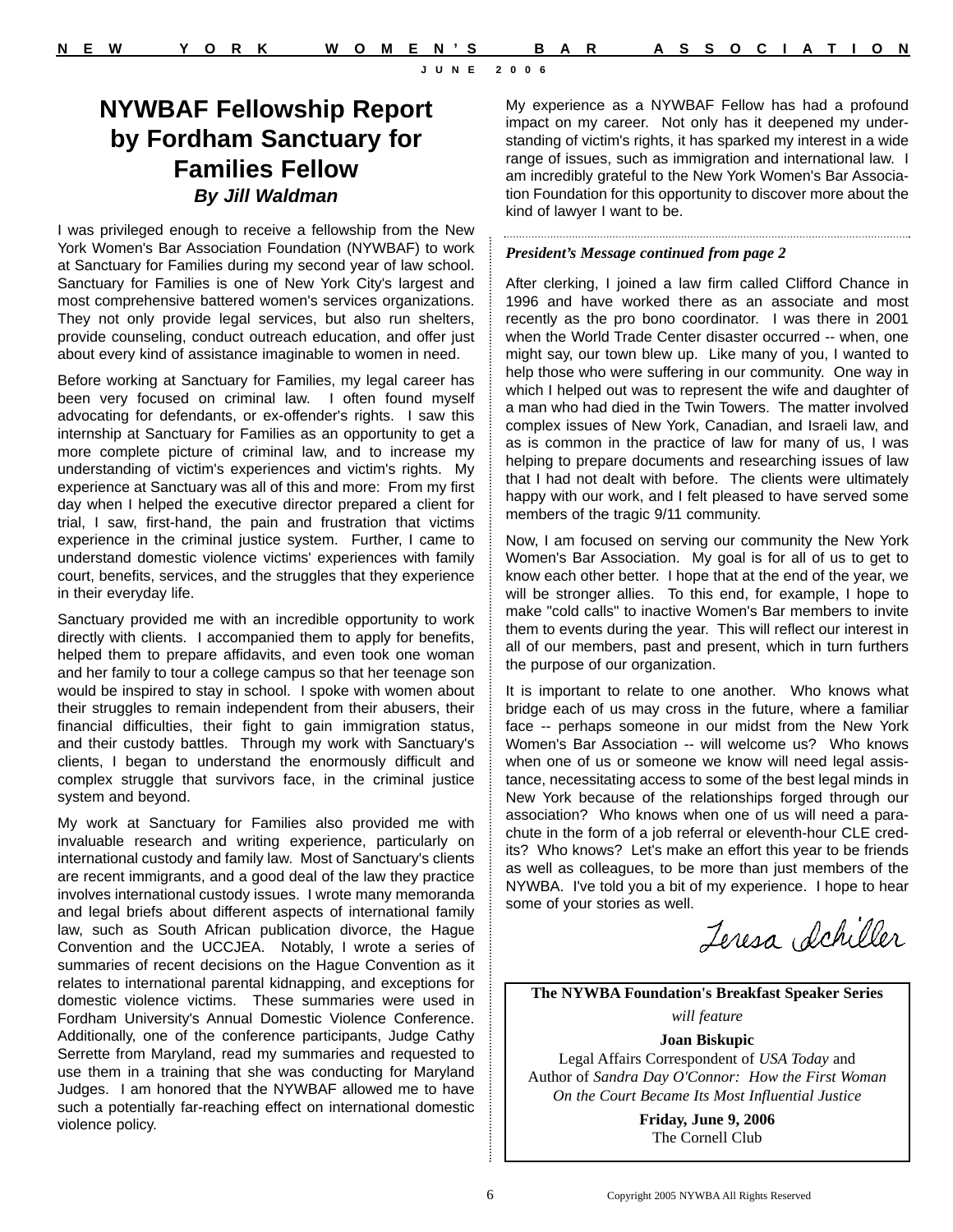## **JOB ANNOUNCEMENTS** *(continued from page 3)*

*Workers' Compensation Attorney:* The New York City Law Department seeks an entry level attorney for the Workers' Compensation Division. The position involves representing the City of New York and other related entities before the New York State Workers' Compensation Board. Division attorneys handle matters involving City employees whose claims for benefits are pending before the Workers' Compensation Board, appear at hearings and trials before administrative law judges on a daily basis. They conduct investigations and legal research in preparation for hearings and evaluate the merits of claims, and handle direct and cross-examination of fact witnesses as well as all types of medical witnesses. Trials may involve issues of coverage under the Workers' Compensation Law, timely claim filing, medical disability, need for treatment and entitlement to wage replacement. Attorneys research and write appeals to the Commissioners of the Workers' Compensation Board and participate in oral argument before the Commissioners. The successful candidate should possess excellent oral and written advocacy skills. The ability to manage a large volume of work and the ability to think and respond quickly are essential. TO APPLY: send a cover letter, resume, and transcript (if fewer than seven years out of law school) to the Director of Legal Recruitment, New York City Law Department, 100 Church Street, Room 6-110, New York, New York 10007.

*General Counsel at the NYC Office of Labor Relations:* Reporting to the First Deputy Commissioner, with very wide latitude in the exercise of independent judgement and decision-making, serves as the agency's General Counsel. Responsible for the overall operation of the Legal Division including supervision of attorneys, liaison with external agencies and formulation of policy recommendations to the Commissioner and First Deputy Commissioner on all issues relating to labor relations. REQUIREMENTS: Admitted to NYS Bar with minimum of six years' professional experience in the practice of law, two of which have been in a supervisory or management capacity; PREFERRED SKILLS: Experience in labor, civil service, employment law or other related fields, nnowledge of public sector collective bargaining law, litigation experience; TO APPLY: please submit two copies of your resume, a letter of interest and two writing samples to: Jean N. Brewer, Assistant Commissioner, Office of Labor Relations, 40 Rector Street, 4th Floor, New York, NY 10006.

*New York City Law Department Juvenile Delinquency Prosecution Attorney:* The New York City Law Department seeks attorneys for the Family Court Division's Juvenile Delinquency Prosecution Unit. Attorneys in this unit are assigned delinquency cases that are handled from investigation through trial to disposition. The delinquency staff attorneys appear daily before New York City Family Court Judges. They conduct trials involving juveniles who are charged with violating the New York State Penal Law. They also conduct dispositional hearings with the goals of advancing the needs and best interests of the juveniles and protecting the community. Duties include: investigating cases, interviewing victims and witnesses; making and responding to pre-trial motions;

and conducting arraignments, suppression hearings, trials and dispositional hearings. REQUIREMENTS: Demonstrated commitment to public service; organizational abilities; ability to work as part of a team; excellent interpersonal skills; knowledge of criminal law and evidentiary issues. Knowledge of Family Court procedure is preferred but not a requirement. Salary is commensurate with experience. TO APPLY: please send a cover letter, resume and transcript (if fewer than seven years out of law school) to the Director of Legal Recruitment, New York City Law Department, 100 Church Street, Room 6-110, New York, New York 10007. Admission to the New York State Bar is required. A full description of the Law Department and the Family Court Division can be found at www.nyc.gov/law.

*New York City Law Department Interstate Child Support Enforcement Attorney:* The New York City Law Department seeks attorneys for the Interstate Child Support Enforcement Unit of the Family Court Division. Attorneys in the unit litigate approximately 40-50 interstate child support cases a week in the New York City Family Courts. An interstate child support staff attorney appears primarily in front of Support Magistrates but also makes occasional appearances before Family Court Judges. Duties include: establishment of paternity and child support orders for custodial parents living outside the state of New York; enforcement and modification of interstate child support orders; communication with interstate child support caseworkers throughout the United States and in a variety of countries; interaction with child support agencies within the State of New York. REQUIREMENTS: Demonstrated exceptional organizational abilities; excellent interpersonal skills; ability to work as part of a team; strong legal analytical skills; knowledge of family law and evidentiary issues. Knowledge of child support litigation is a plus. Salary is commensurate with experience. TO APPLY: please send a cover letter, resume, and transcript (if fewer than seven years out of law school) to the Director of Legal Recruitment, New York City Law Department, 100 Church Street, Room 6-110, New York, New York 10007. Admission to the New York State bar is required. A full description of the Law Department and the Family Court Division can be found at www.nyc.gov/law.

*Experienced Labor and Employment Attorneys:* The New York City Law Department seeks experienced attorneys for its Labor and Employment Law Division which defends the City in a variety of complex and challenging state and federal actions. We are currently looking for admitted attorneys with at least two years of experience to handle a variety of matters including First Amendment retaliation, gender, race, age and disability discrimination, and civil service law issues. Division attorneys appear in court frequently and try cases in both federal and state court. Experience in labor and employment litigation is strongly preferred. TO APPLY: send a cover letter, resume, transcript (if fewer than seven years out of law school), two writing samples and a list of three references to the Director of Legal Recruitment, New York City Law Department, 100 Church Street, Room 6-110, New York, New York 10007. Admission to the New York State and federal bar is required. A full description of the Law Department and the Labor and Employment Law Division can be found at www.nyc.gov/law.